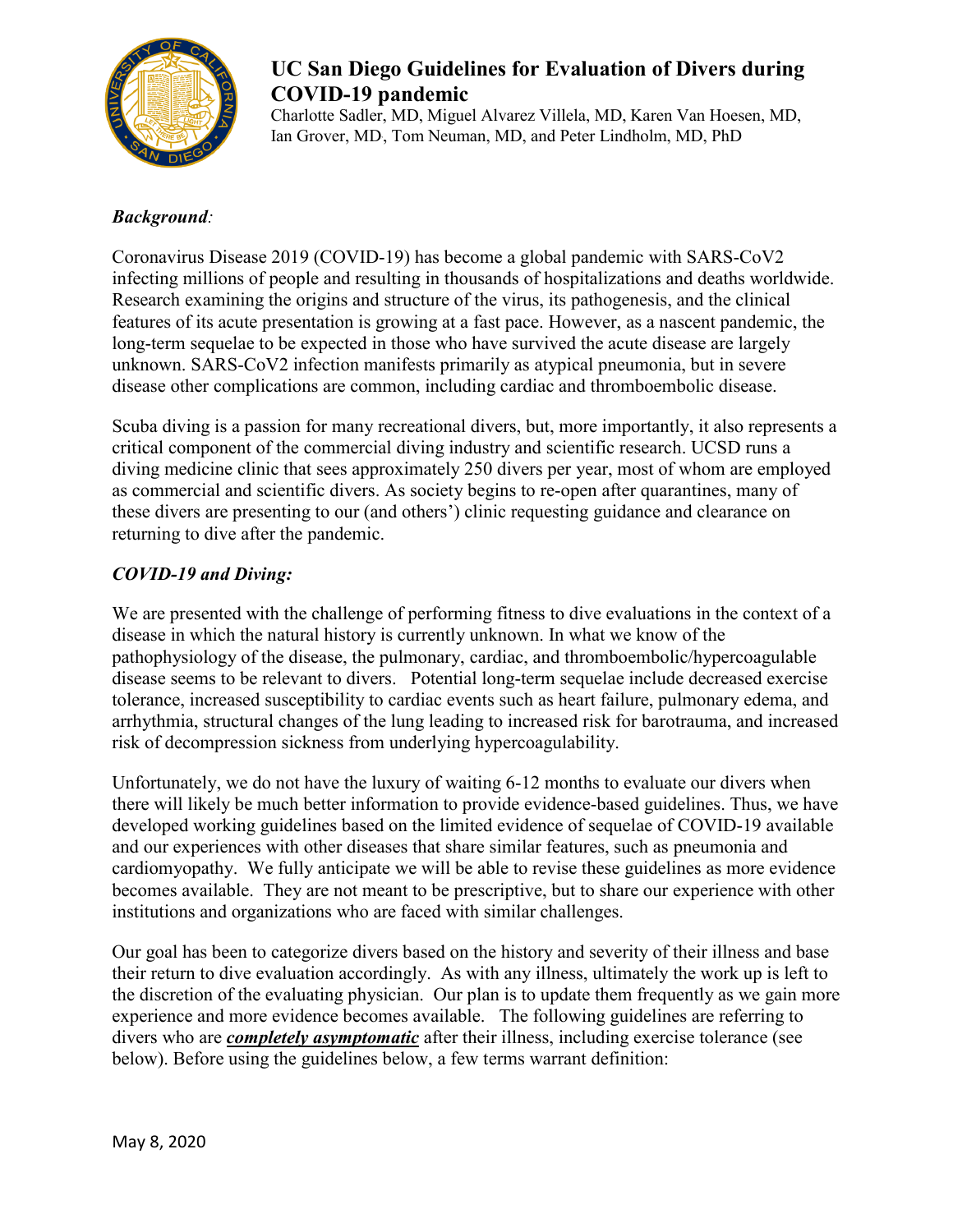*Definitions of terms used in guidelines:* 

#### *COVID-19-suspected Illness*

We define a COVID-19-suspected illness as a diver who had symptoms consistent with COVID-19 with or without a positive PCR or antibody test, given that testing is currently unreliable and many were not tested. As more accurate antibody testing is developed and becomes widely available it will likely be useful in guiding these evaluations. We are currently using the CDC case definition (updated April 5, 2020) of COVID-19 for those patients who did not have PCR or antibody confirmed illness:

> At least two of the following symptoms: fever (measured or subjective), chills, rigors, myalgia, headache, sore throat, new olfactory and taste disorder(s) OR at least one of the following symptoms: cough, shortness of breath, or difficulty breathing OR Severe respiratory illness with at least one of the following: Clinical or radiographic evidence of pneumonia, or Acute respiratory distress syndrome (ARDS) AND No alternative more likely diagnosis

#### *Exercise Tolerance*

This is likely the most important definition used in our guidelines and it is vital that physicians evaluate it carefully. It is our belief that a diver with significant cardiac or pulmonary pathophysiology would not have a normal exercise tolerance. However, the definition of the word normal is critical. First, the diver must have returned to his or her baseline level of exercise and tolerance. Even minor deviations from their baseline ("getting more winded," longer recovery times, etc) warrants further testing and investigation. Second, the physician must be satisfied that the diver's exercise regimen warrants an appropriate exertional test for diving. There are no universally agreed upon recommendations on an exercise tolerance level needed for all divers, but the ADCI guidelines for commercial divers require a minimum level of 10 METS. If the physician is not convinced that the diver's self-reported exercise level meets appropriate criteria or concerned that it would not reveal underlying cardiac or pulmonary disease, further testing is warranted.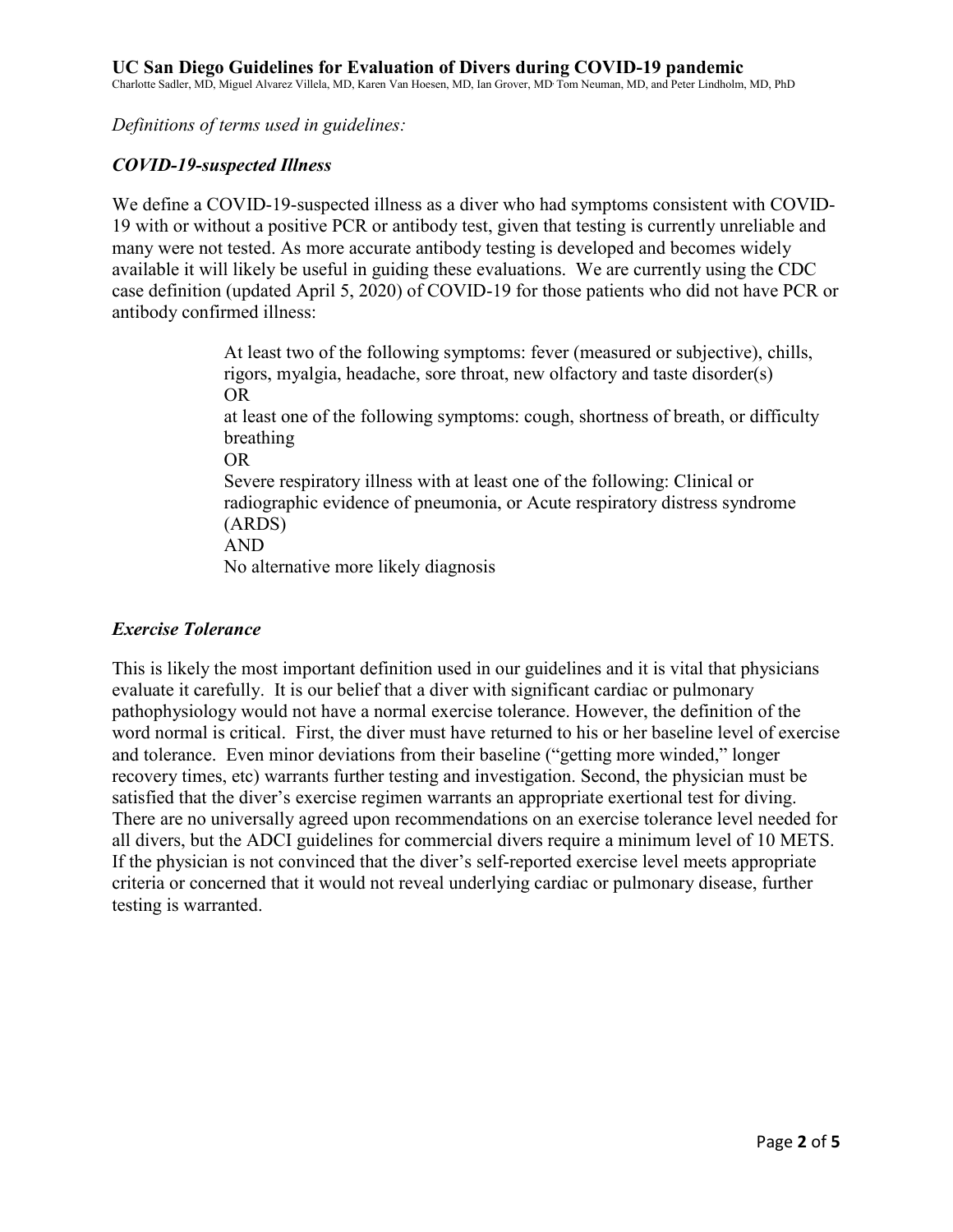# *GUIDELINES FOR DIVER EVALUATION*

## *Category 0 Asymptomatic Diver without history of COVID-19 suspected illness*

We recommend divers who have no history of COVID-19 suspected illness proceed with normal evaluations. Additionally, we would use these criteria in those who may have had a positive screening PCR or antibody test, *but without any history of illness or symptoms consistent with COVID-19.*

- a. Commercial Divers
	- Initial/annual exam per ADCI guidelines
	- Chest radiograph only if required per Q 3-year cycle
	- No additional testing required
- b. Scientific Divers AAUS/NOAA
	- Initial/recurrent exam per AAUS or NOAA guidelines
	- No additional testing required
- c. Recreational
	- Follow RSTC guidelines
	- No additional testing required

#### *Category 1 Asymptomatic Diver who had a mild COVID-19-suspected illness*

We define a mild illness as any patient who:

- Did not seek health care or received outpatient treatment only without evidence of hypoxemia.
- Did not require supplemental oxygen
- Imaging was normal or not required
- *They have returned to their baseline exercise tolerance***.**

#### Commercial Divers/Scientific Divers/Recreational

- Initial/annual exam per ADCI/AAUS/NOAA/RSTC guidelines
- Spirometry
- Chest radiograph (PA & Lateral)
- If chest radiograph is abnormal, obtain Chest CT scan
- If unknown (or unsatisfactory) exercise tolerance, perform exercise tolerance test with oxygen saturation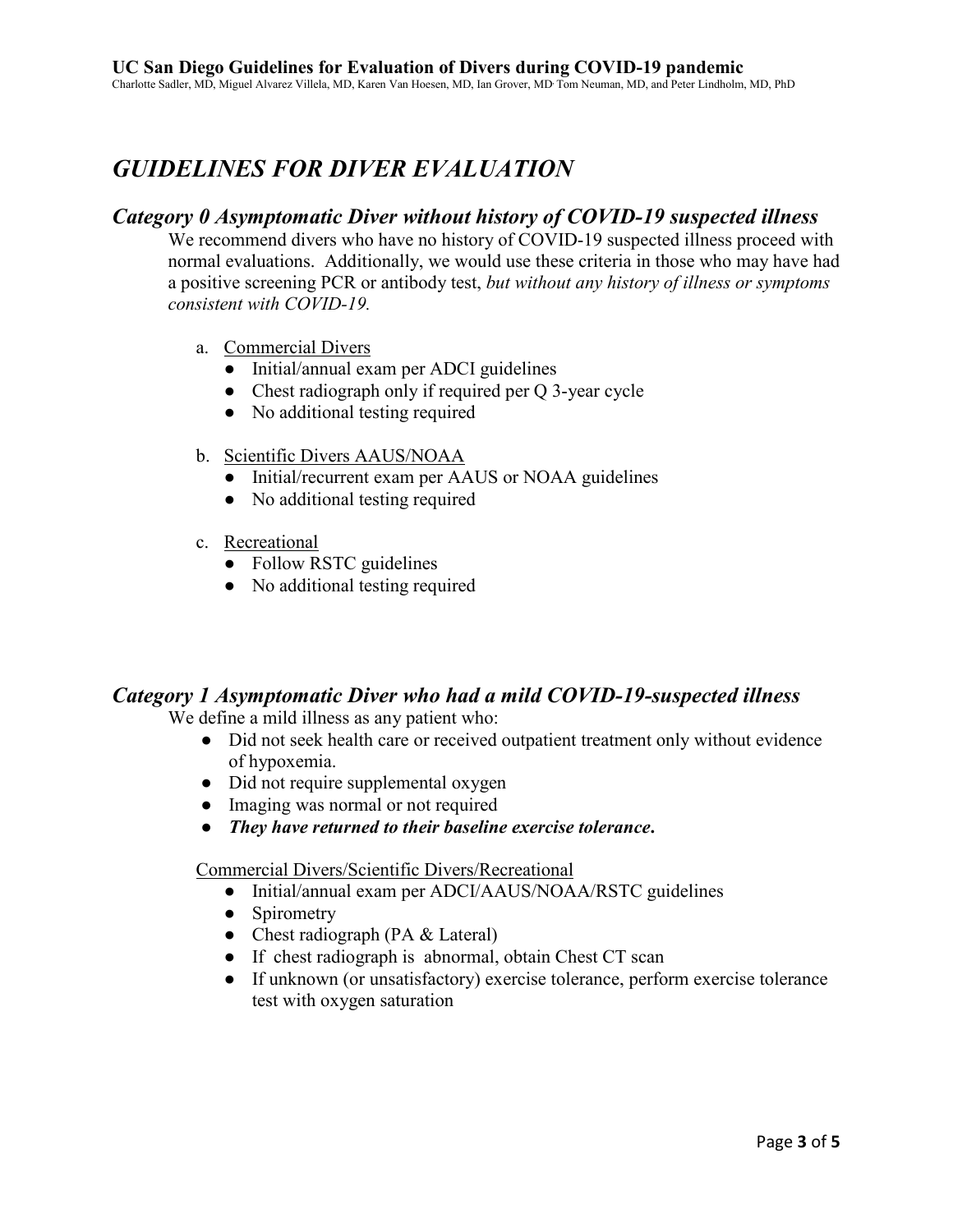Charlotte Sadler, MD, Miguel Alvarez Villela, MD, Karen Van Hoesen, MD, Ian Grover, MD, Tom Neuman, MD, and Peter Lindholm, MD, PhD

#### *Category 2 Asymptomatic Diver who had a moderate COVID-19-suspected illness*

We define a moderate illness as any patient who:

- required supplemental oxygen or was hypoxic
- had abnormal chest imaging (chest radiograph or CT scan)
- admitted to the hospital but did NOT require assisted ventilation (BIPAP, CPAP, or ventilator) or ICU level of care.
- If admitted, had documentation of a normal cardiac work up including normal ECG and cardiac biomarkers e.g. troponin or CK-MB and BNP
- *They have returned to their baseline exercise tolerance***.**

Commercial Divers/Scientific Divers/Recreational

- Initial/annual exam per ADCI/AAUS/NOAA/RSTC guidelines
- Spirometry
- Chest radiograph (PA & Lateral) (if abnormal, obtain Chest CT)
- ECG
- Echocardiogram (if no work up was done inpatient. Can forgo if had negative work up)
- If unknown (or unsatisfactory) exercise tolerance, perform exercise tolerance test with oxygen saturation
- Investigation and management of any other complications or symptoms per provider and ADCI/AAUS/NOAA/RSTC guidelines

#### *Category 3 Asymptomatic Diver who had a severe COVID-19-suspected illness*

We define a severe illness as any patient who:

- Required mechanical or assisted (CPAP, BIPAP) ventilation, or ICU admission
- Cardiac involvement defined as abnormal ECG, abnormal echocardiogram, or elevated cardiac biomarkers; e.g. troponin or CK-MB and BNP (or absence of documented work up)
- Thromboembolic complications (such as PE, DVT, or other coagulopathy)
- *They have returned to their baseline exercise tolerance***.**

Commercial Divers/Scientific Divers/Recreational

- Initial/annual exam per ADCI/AAUS/NOAA/RSTC guidelines
- Spirometry
- Chest radiograph (PA & Lateral) (if abnormal, obtain Chest CT)
- ECG
- Repeat Cardiac troponin or CK-MB and BNP to ensure normalization
- Echocardiogram
- Exercise Echocardiogram with oxygen saturation
- Investigation and management of any other complications or symptoms per provider and ADCI/AAUS/NOAA/RSTC guidelines